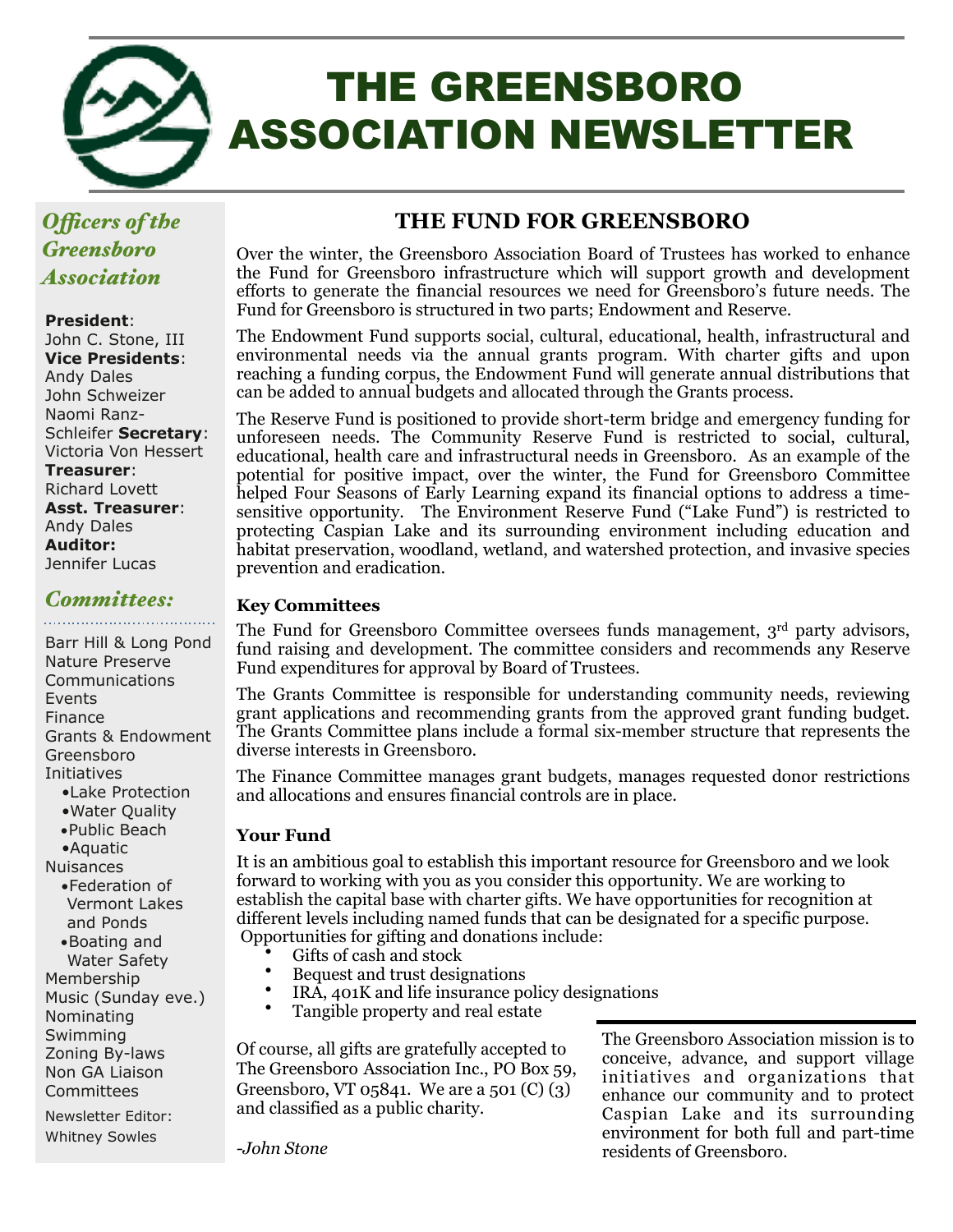### **Fire, Police and Rescue Squads push new 911 signs**

All Town of Greensboro residents – summer and year round – should obtain new visible 911 signs for their homes and cottages. These signs can be the difference between life and death – literally – since they reduce the response time in an emergency. Visible 911 signs are available from the Greensboro Fire Department and should be mounted so that they can be easily seen. If you order your sign now it will be available for the summer season. Please mail **[this form](http://www.greensboroassociation.org/wp-content/uploads/2017/03/911sign.pdf)** (it can also be found on the website) and a check for \$15 to the Greensboro Fire Department, PO Box 83, Greensboro, VT 05841.

 **REMEMBER! "If they can't find you, they can't help you!!!"** 

*-Linda Ely* 

#### **HAZENDALE FARM**

We are saddened to report to you that a Greensboro landmark business will not be reopening this summer. For decades, David Allen and Diana Griffiths have provided our community with locally-grown, organic vegetables, fruits, meats and chceses and in recent years, specialty pantry items – not to mention *The New York Times* every day. Several years ago, David and Diana decided to try a CSA (Community Supported Agriculture) model for their farmstand business, in which people could buy a "share" in advance for the summer and use their balance toward Hazendale's abundant and high quality offerings.

In a letter to past CSA members this week, Diana and David wrote, "After much thought and deliberation we have decided not to open the farmstand this summer. Our decision is fueled by the lack of young workers coming forward and a low CSA response. […] A big thank you to those who have continued to support us over the years and we look to seeing you around this summer. You will find some of our produce in both Willey's Store and Buffalo Mt. Co-op."

We thank them for their many years as a bright spot in the Greensboro landscape.

## **[Local Event Venues for Summer](http://www.greensboroassociation.org/2017/02/27/local-event-venues-summer-festivities/)  [Festivities](http://www.greensboroassociation.org/2017/02/27/local-event-venues-summer-festivities/)**

Are you in the planning stages for a special event in Greensboro? We are fortunate that our town offers several venues that can be reserved for your gathering. We've taken a moment to compile some information to help you locate the perfect spot in Greensboro.

[The Mountain View Country Club](http://www.mvccvt.com/fees/): Clubhouse rental is available for members, non-profit groups, and nonmembers with the recommendation of a member.

[Highland Lodge:](https://www.highlandlodge.com/weddings-events) They have several different options for events, large and small, inside and out. More information can be found on their website.

[Greensboro Barn:](http://www.greensborobarn.com/) This venue, located just down the road from the Mountain View Country Club, is a landmark in Greensboro and is now available to host a wide variety of events from weddings to indoor picnics.

-Betsy Hunt

## **WONDER + WISDOM JOINS FORCES WITH THE ART HOUSE**

The Art House and Wonder & Wisdom have started to partner on community programs! As community-based nonprofits, our organizations are dedicated to serving all ages through lifelong learning and the arts. We look forward to working together to provide cultural experiences, events, and opportunities in Craftsbury, Greensboro, Hardwick, and beyond!

The Art House office and staff are now based at the Greensboro United Church with Wonder & Wisdom. Jointly we are offering adult classes, after school programs, summer camps, and more! To find out more call Wonder & Wisdom at: **802-533-9370** or The Art House at: **802-586-2200.** There are still some spots left.

*-Ceidildh Kane* 



*-Betsy Hunt*

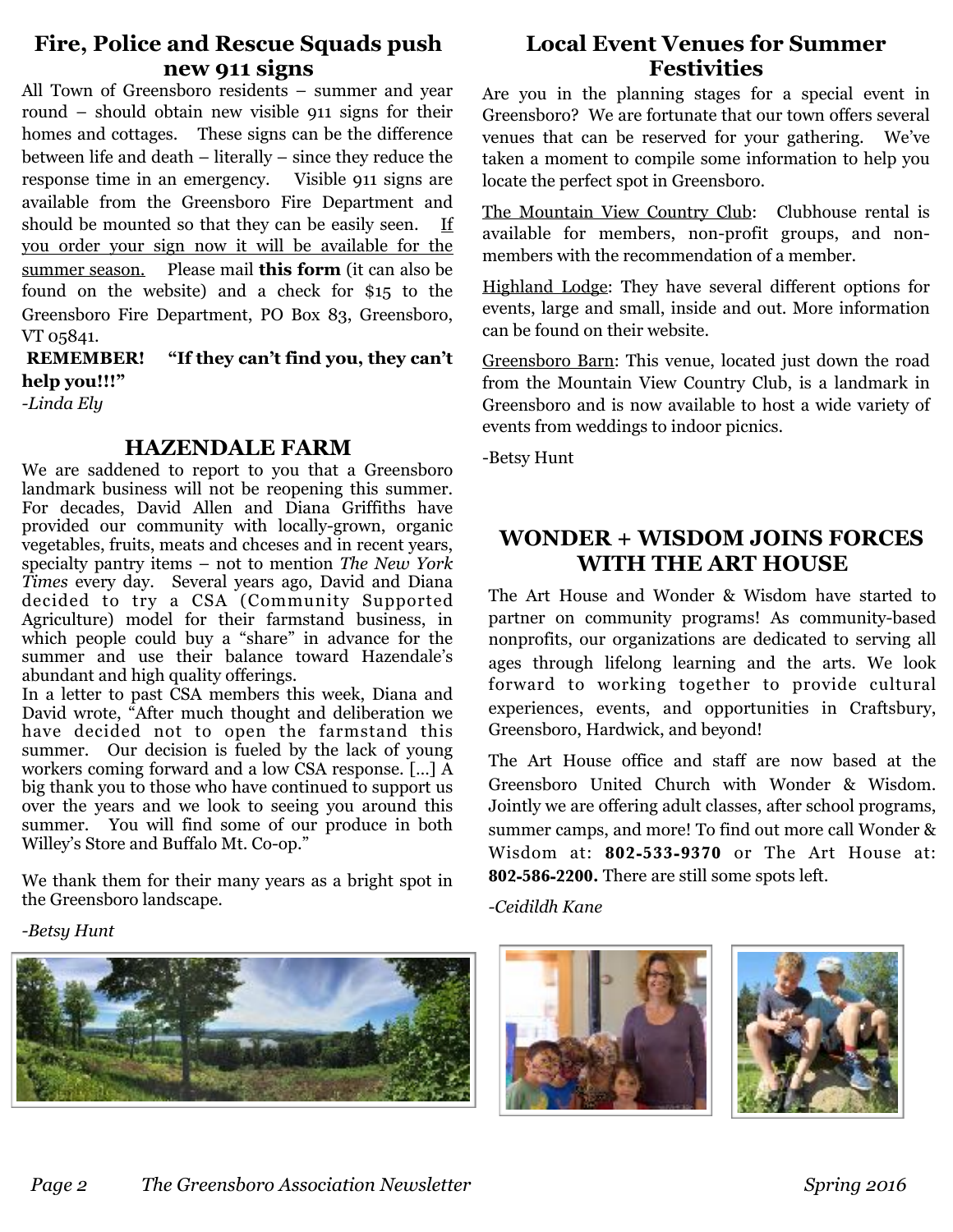### **CASPIAN LAKE SEASONAL LEVELS AND ICE DAMAGE**

Approximately 50 of Caspian's 379 shoreline properties experienced excessive high water and ice damage during the 2015/2016 winter. In response, the Greensboro Association formed an ad hoc committee made up of Andy Dales, Stewart Arnold and John Schweizer to investigate and determine what future actions could be taken to prevent this.

The committee organized a June 2 meeting with Vermont Agency of Natural Resources (ANR). The ANR sets policy and oversees riparian zones in and around Vermont lakes and streams. The ANR explained that they had instructed the Hardwick Electric Department (HED) to discontinue seasonally draw-downs at its Caspian Lake dam. Their reason for the directive was that seasonal draw-down of lakes detrimentally affect food sources and reproduction cycles of fish and insects within the lake and down-stream. The ANR had no comment on the shoreline property damage caused by their new policy. They also ignored the Greensboro Association's 83 year history of monitoring lake level seasonal draw-downs at Caspian.

Even so, our ad hoc committee requested that the ANR allow the HED in concert with the Greensboro Association to resume seasonal draw-downs. This was rejected outright. However, we were advised that since no mean lake level had ever been established for Caspian, Greensboro could petition the ANR to establish mean lake level and the outflow could be adjust accordingly.

So, the question to the Greensboro community is: What should be the mean lake level? To help answer that question and give the community a base of information, our committee hired a survey team to establish the height (above sea level) of the dam concrete outflow channel. We also have recorded the height of the water at the outflow channel monthly for the past 14 month.

 Going forward, our committee will present our findings this summer to the community and solicit input before preparing and presenting our petition to ANR next fall.

#### - *John Schweizer*



## **THE HIGHLAND LODGE**

As most of you know, Highland Lodge is in full swing under new ownership, accepting reservations year round for their ten lodge rooms and ten adorable cabins, with access to ski trails in the winter and their private beach in the summer. Heidi Lauren Duke, the CEO and Co-Owner, is bringing a great energy to this Greensboro mainstay. While they have no plans to become a full-time restaurant again, they are now serving breakfast to all their guests, and their cozy House Bar offers Hill Farmstead on draft as well as other delicious craft beer, wine, cocktails, and appetizers. Catch live music on Friday nights and grab some family-friendly pub fare on Thursdays and Saturday evenings over the summer. You can find out the latest at their new [website](https://www.highlandlodge.com/), or on their **[Facebook](https://www.facebook.com/highlandlodge/)** events page.

## **Caspian Challenge Race and Walk**

This year's [Caspian Challenge](http://www.greensboroassociation.org/calendar/caspian-challenge/) will be **Sunday, July 23**. Pre-registration is now open. The entry fee will go up after July 5th. We will continue to offer race day registration, but we strongly encourage interested participants to register online in advance. Fees will remain \$15 per entrant (\$10 for pre-registration) This fee is waived for those under age 13. The minimum registration age for the 5-K and the lake run is 8. Kids under 10 are also welcome to participate in our free Fun Run. Look for information on the Greensboro Association's [website.](http://www.greensboroassociation.org/calendar/caspian-challenge/) As always, volunteers help make this event a success.



**Key Dates for your Calendar** [Green Sheet Calendar](http://www.greensboroassociation.org/calendar/) **Independence Day Celebrations**  Parade: Saturday July 1st Fireworks: Saturday July 1st **GA Annual Meeting**  Thursday August 3th, 4-6pm